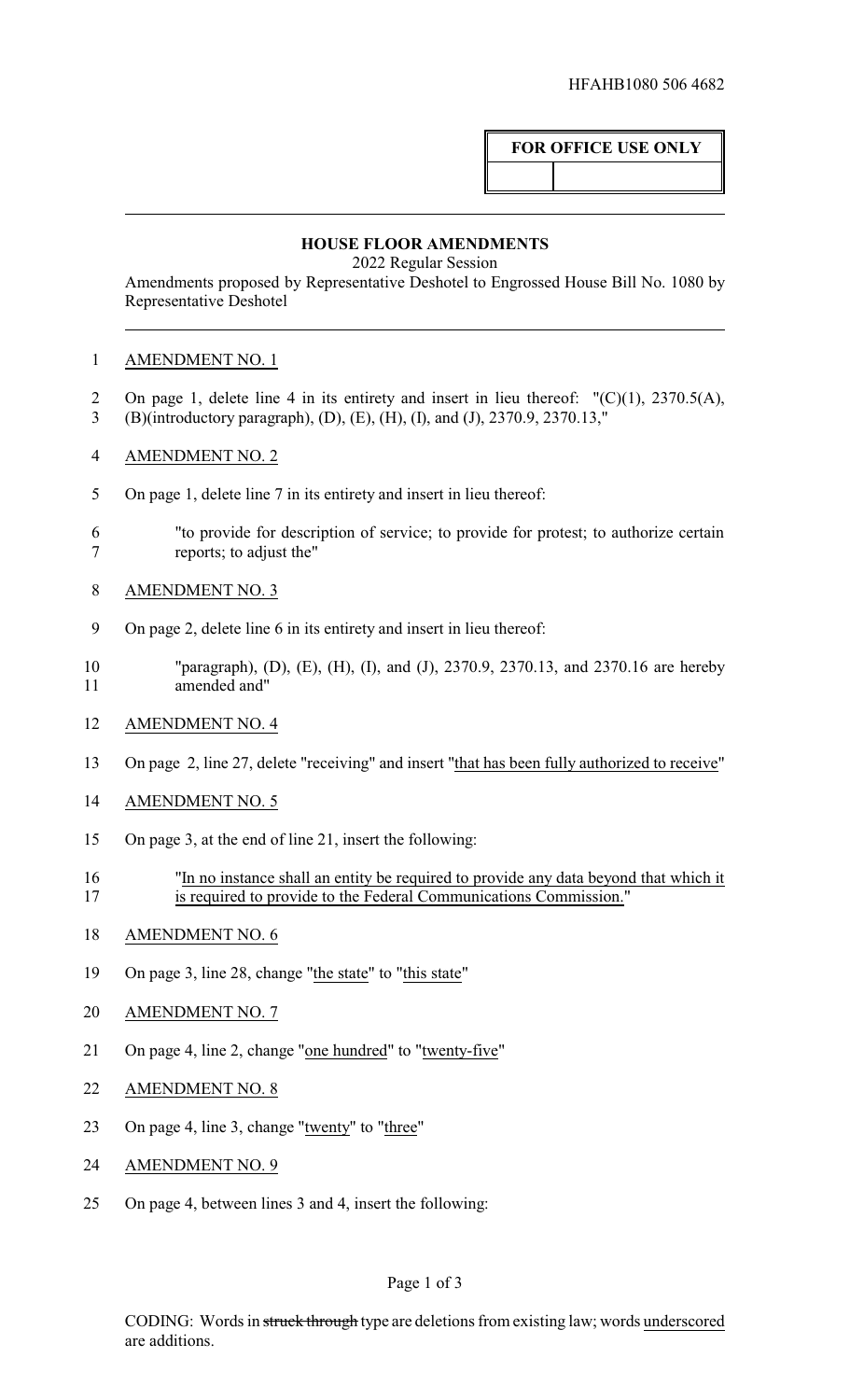## HFAHB1080 506 4682

| $\mathbf{1}$<br>$\overline{2}$<br>$\overline{\mathbf{3}}$<br>$\overline{\mathcal{A}}$<br>5 | "(4) Any location in this state purportedly served by any entity, public or<br>private, providing internet service to at least one location in this state, that does not<br>comply with the requirements of this Section may be considered to have internet<br>access service of less than twenty-five megabits per second for download and three<br>megabits per second for upload."                                                            |
|--------------------------------------------------------------------------------------------|--------------------------------------------------------------------------------------------------------------------------------------------------------------------------------------------------------------------------------------------------------------------------------------------------------------------------------------------------------------------------------------------------------------------------------------------------|
| 6                                                                                          | AMENDMENT NO. 10                                                                                                                                                                                                                                                                                                                                                                                                                                 |
| 7                                                                                          | On page 4, line 4, change $''(4)''$ to $''(5)''$                                                                                                                                                                                                                                                                                                                                                                                                 |
| $8\,$                                                                                      | <b>AMENDMENT NO. 11</b>                                                                                                                                                                                                                                                                                                                                                                                                                          |
| 9                                                                                          | On page 4, line 8, change " $(5)$ " to " $(6)$ "                                                                                                                                                                                                                                                                                                                                                                                                 |
| 10                                                                                         | <b>AMENDMENT NO. 12</b>                                                                                                                                                                                                                                                                                                                                                                                                                          |
| 11                                                                                         | On page 4, line 13, change " $(6)$ " to " $(7)$ "                                                                                                                                                                                                                                                                                                                                                                                                |
| 12                                                                                         | <b>AMENDMENT NO. 13</b>                                                                                                                                                                                                                                                                                                                                                                                                                          |
| 13                                                                                         | On page 4, line 16, change "the state" to "this state"                                                                                                                                                                                                                                                                                                                                                                                           |
| 14                                                                                         | <b>AMENDMENT NO. 14</b>                                                                                                                                                                                                                                                                                                                                                                                                                          |
| 15                                                                                         | On page 4, delete line 17 in its entirety and insert in lieu thereof the following:                                                                                                                                                                                                                                                                                                                                                              |
| 16<br>17<br>18<br>19<br>20<br>21                                                           | "I.(1) The office may contract with a private entity or third-party consultant<br>to develop and maintain the state broadband map. Any contract entered into by the<br>office and a private entity or third-party consultant for the purpose of developing and<br>maintaining the state broadband map shall include a confidentiality agreement<br>prohibiting the disclosure of any broadband data provided in accordance with this<br>Section. |
| 22                                                                                         | (2) Information compiled pursuant to the provisions of Subsection H of this"                                                                                                                                                                                                                                                                                                                                                                     |
| 23                                                                                         | <b>AMENDMENT NO. 15</b>                                                                                                                                                                                                                                                                                                                                                                                                                          |
| 24                                                                                         | On page 4, delete line 20 in its entirety and insert in lieu thereof the following:                                                                                                                                                                                                                                                                                                                                                              |
| 25<br>26<br>27                                                                             | "the information. The office, including any private entity or third-party consultant<br>retained or employed pursuant to this Section, shall keep strictly confidential and<br>shall not disclose, or"                                                                                                                                                                                                                                           |
| 28                                                                                         | <b>AMENDMENT NO. 16</b>                                                                                                                                                                                                                                                                                                                                                                                                                          |
| 29                                                                                         | On page 4, delete line 23 in its entirety and insert in lieu thereof the following:                                                                                                                                                                                                                                                                                                                                                              |
| 30<br>31<br>32                                                                             | "Subsection H of this Section. The office, including any private entity or third-party<br>consultant retained or employed pursuant to this Section, shall take all actions<br>reasonably necessary"                                                                                                                                                                                                                                              |
| 33                                                                                         | <b>AMENDMENT NO. 17</b>                                                                                                                                                                                                                                                                                                                                                                                                                          |
| 34                                                                                         | On page 4, between lines 26 and 27, insert the following:                                                                                                                                                                                                                                                                                                                                                                                        |
| 35<br>36                                                                                   | "(3) The requirements of this Section shall terminate under any one of the<br>following conditions, whichever occurs first:                                                                                                                                                                                                                                                                                                                      |
|                                                                                            |                                                                                                                                                                                                                                                                                                                                                                                                                                                  |